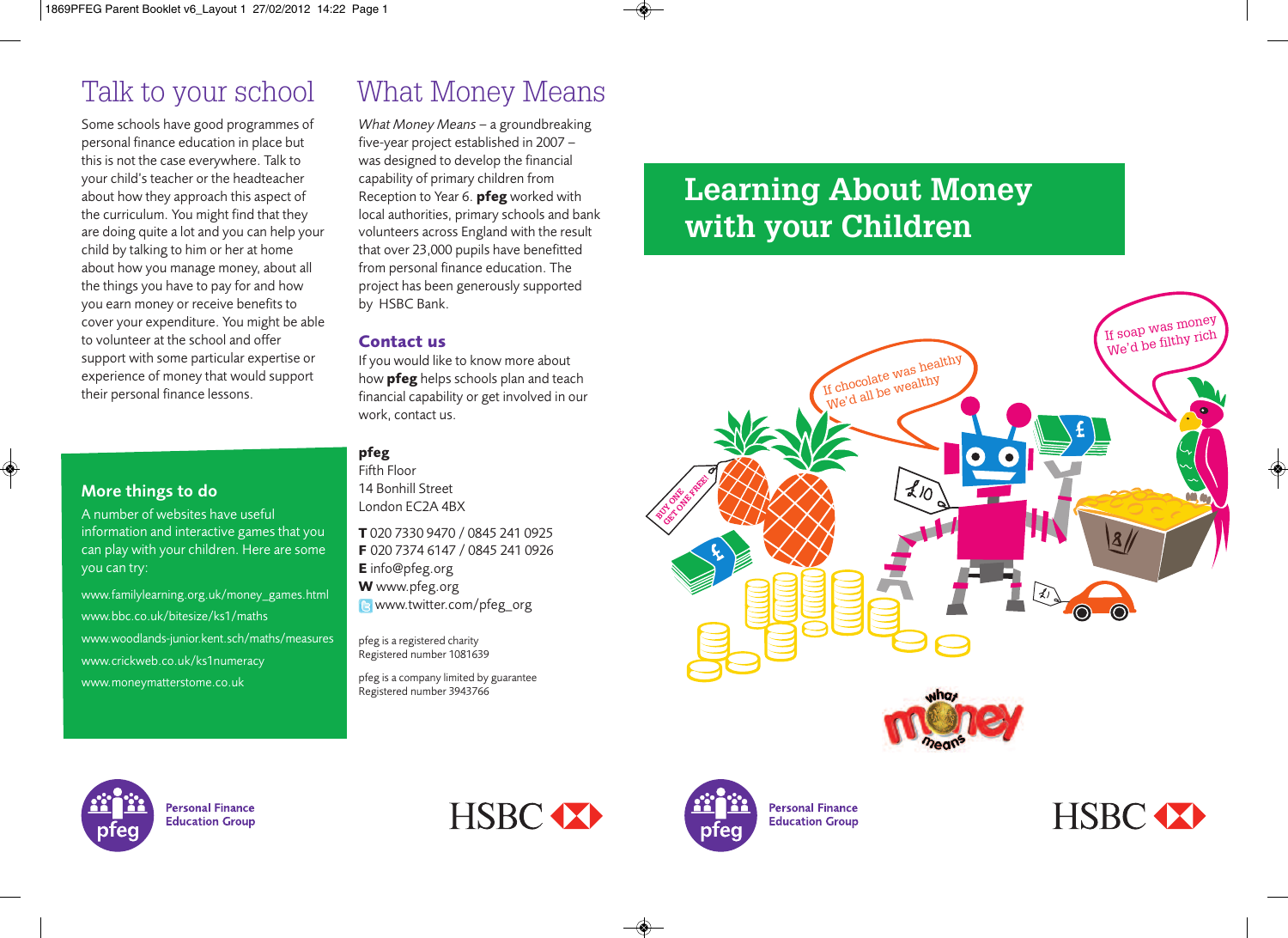## Learning about money with your children

Many families don't talk about money much - the adults control it and hand it out to the children on demand. Yet it is increasingly important in this economic climate to help children develop a sense of financial responsibility. This can start early on by talking to them regularly about money matters and money management, for example:

- making them familiar with coins and notes
- taking them shopping, explaining how you get value for money and showing them how you pay for things in different ways
- giving them pocket money which they have to manage
- including them in family decisions about money, especially about the things that can be afforded and those that can't
- opening a savings account with them and encouraging them to take responsibility for managing it.

The main thing is to talk to them about money and the way it operates in the everyday world when opportunities arise. The aim of this pamphlet is to offer a few ideas to help you along the way.

### value and some coloured containers. Ask your child to place the coins in the correct container – 1p, 5p, 20p and so on.

Help them look carefully at the patterns and designs on each coin. Play a game, e.g. 'Which coin has a... on one side?'

Help your child become familiar with the size, shape and colour of coins. You can use play coins but real ones are preferable. You will need a range of coins of different

## Getting change

Once familiar with coins and the notion of buying, your child can move on to purchasing items with coins where change is required. For example, if an item costs 4p and the child has a 10p coin, ask them if the item is more or less, or the same value as the 10p coin? Teach them that if the item is less, they can expect to receive some money back. You can use a number line to help them work out the change: they 'count on' from the 4p in easy jumps, adding first a 1p, then a 5p to make the 10p, so getting 6p in change.

Later you can try larger amounts and more complicated calculations.

0p

Collect a number of items or pictures of them, e.g. toys, fruit, household goods, and assign them a price. First, ask the child to buy a single item with a single coin (exact exchange). Then ask them to buy items for the same value using a range of coins, e.g.  $5p = 5 \times 1p$  or  $2 \times 2p + 1p$ . Use higher value coins and notes as your child's understanding develops.



## Keeping a record

Help them to keep a record of the money they have in their purse or money box e.g. add up how many 1p's they have, how many 2p's etc. and then the total amount of money. They can practise counting money out especially if they want to buy something.



 $\overline{5P}$ 

 $\frac{4}{7}$  10p

Recognising coins and handling money

### **About pfeg**

**pfeg** (Personal Finance Education Group) is an independent charity which works with schools and teachers to help young people develop the skills, knowledge and confidence in money matters to thrive in our society.

### **HSBC plc**

HSBC is one of the world's largest banking and financial services organisations. It serves 16.1 million customers in the UK and employs approximately 52,000 people. HSBC considers investment in education essential to future well-being and half of its donations to community projects worldwide (over £40 million) are dedicated to education.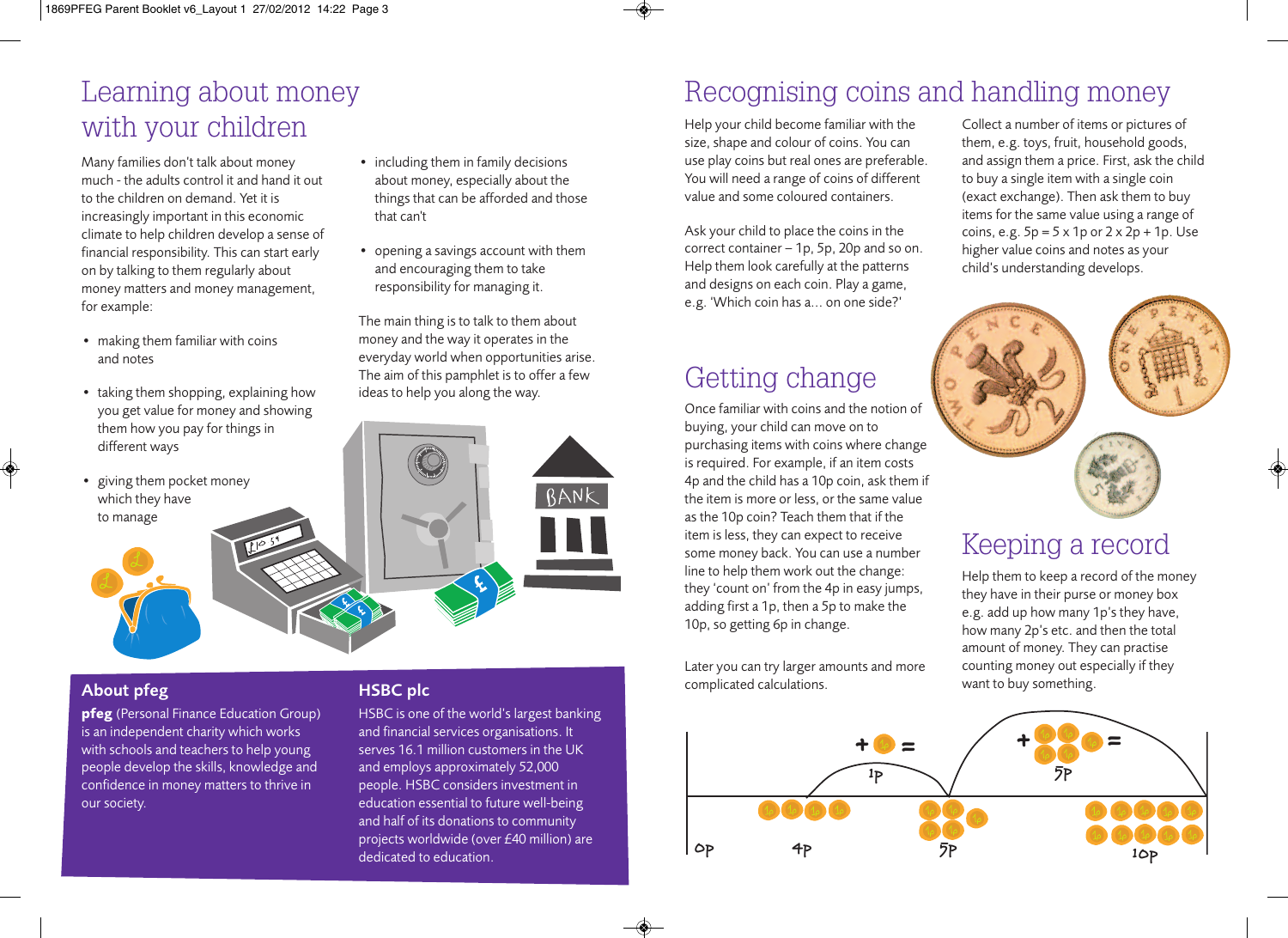## Nursery rhymes and stories

Children can learn about money through nursery rhymes:

- *Five Currant Buns* helps children to practise counting up and down in ones. You can change the price of the buns to 2p or 3p and do some simple money calculations, e.g. how much would it cost to buy two/three buns?
- *Sing a Song of Sixpence* allows you to talk about where money can be kept safe, e.g. in banks and money boxes.
- *Seesaw Margery Daw* allows you to talk about work and earning money, and pocket money.

Many children's stories have themes connected with money and finance, e.g. families in limited circumstances who have to get by. This gives you a chance to talk with your child about money, how we get it and how we use it. Issues to do with morality and the ethical use of money also crop up, allowing you to talk about attitudes to money and using it responsibly. Here are a few books you can try but a library or children's bookshop will give you advice on others:





Five curran<sup>t</sup> buns in <sup>a</sup> baker's shop Round and fat with <sup>a</sup> cherry on the top Along came <sup>a</sup> boy with a penny one day Bought <sup>a</sup> curran<sup>t</sup> bun and took it right away Four curran<sup>t</sup> buns...

Books for young children

- Charlie and Lola Please May <sup>I</sup> Have Some More of Yours? by Lauren Child
- The Great Pet Sale by Mick Inkpen
- Little Croc's Purse by Lizzie Finlay
- Dogger by Shirley Hughes

Books for older children

- The Bed and Breakfast Star by Jacqueline Wilson
- Master Money the Millionaire by Allan Ahlberg
- All the Money in the World by Bill Britain
- Millions by Frank Cottrell Boyce

## What I really, really want?

It is important in everyday life to distinguish between what we need and what we want. Assemble a collection of household items, e.g. a glass of water, a woolly hat, some sweets, a game etc. and ask your child to sort them into two piles – 'Needs' and 'Wants'. Talk together about the things we 'need' to get by day-by-day and are a spending priority.

Of course, satisfying our wants can make life more enjoyable, although getting too much of what we want is not always good for us. How do we help our children think about controlling their demands? Here is one idea:

- Over one month, ask your child to write down everything he/she says they want with the price next to it.
- At the end of the month look together at what they wanted and how much it would have cost.



• Then ask them to choose the one thing they really, really want. You might buy this for them or take it further by introducing them to the idea of saving. Get them to put aside money each week to pay for the thing they want and work out how long it will take to save the required amount.

This exercise will help you to talk to them about the choices we have to make when spending money: Can we afford it? Do we really need it? You could ask your child to do some chores to earn the money to pay for the extras they want.

### **Pocket money**

Pocket money can help your child learn how to manage their own money.

- Try to make sure that they buy what they want out of their own money rather than you buying extras for them regularly.
- If they want a more expensive item, encourage them to save for it.
- If they want something special which costs more than they can afford, you could give them the money but treat it as loan that they have to pay back.
- Discuss with them how they could earn extra money, e.g. dog walking or cleaning cars.